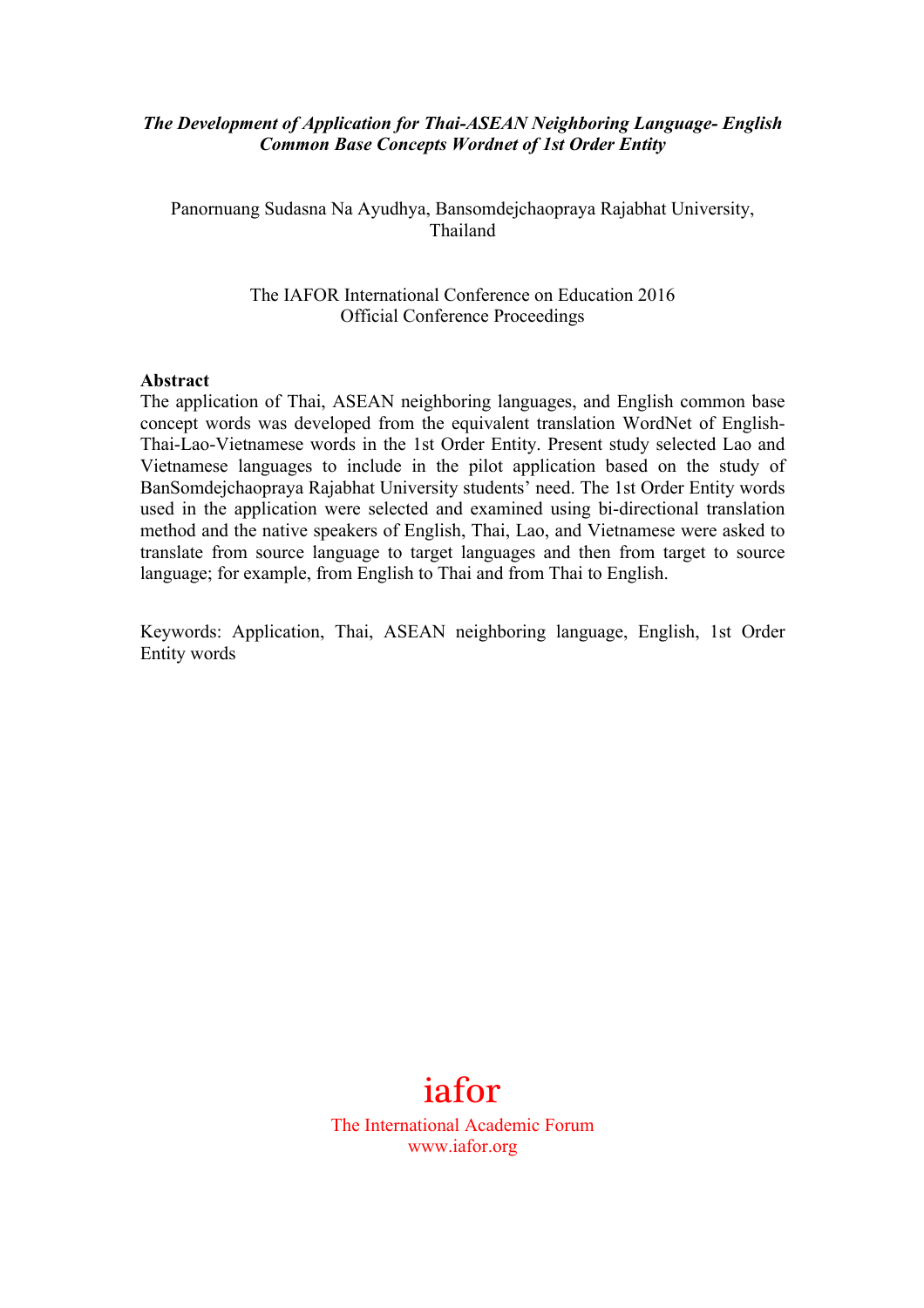#### **Introduction**

Language is an key towards the ASEAN integration in 2015 because the use of English as an Asian language encourages the usage of English in Asian contexts. So, the development of application for Thai- ASEAN Neighboring and English common base concept words was developed from the equivalent translation WordNet of English-Thai-Lao-Vietnamese words in the 1st Order Entity research project. According to the equivalent translation WordNet of English-Thai-Lao-Vietnamese words in the 1st Order Entity research project, ASEAN WordNet using translation equivalence of English-Thai-Lao-Vietnamese words in the 1st Order Entity was examined. In this project, the translation equivalence of English-Thai-Lao-Vietnamese words in the 1st Order Entity were examined and selected to be used in the further development of ASEAN WordNet.

Web application is selected for further research development because web strategies and activities were most commonly used by language teachers. Presently, these technologieshave been used in language education Language. Teachers are interested in using computer-based technologies both to facilitate language learning and to help their learners acquire the new knowledge.

# **Theoretical Background**

#### **Four orders of entities**

Lyons (1977:442-447) presents a three-way typology of entities, which refines the traditional distinction between concrete and abstract nouns.

1) First-order entities

Entities of the first order are physical objects, i.e. persons, animals, and things. First-order entities are evaluated in terms of their existence (Lyons1977).

2) Second-order entities

Entities of the second order are "events, processes, states-of-affairs, etc., which are located in time and which, in English, are said to occur or take place, rather than to exist" (Lyons 1977:443).Second-order entities are evaluated in terms of their realization.

3) Third-order entities

Entities of the third order are "such abstract entities as propositions, which are outside space and time" (Lyons1977:443).Third-order entities are evaluated in terms of their truth.

In addition, Hengeveld (1992:7) added a fourth order of entities, which are located in space and time, and are evaluated in terms of their felicity. An overview of the four orders of entity was presented in the following table.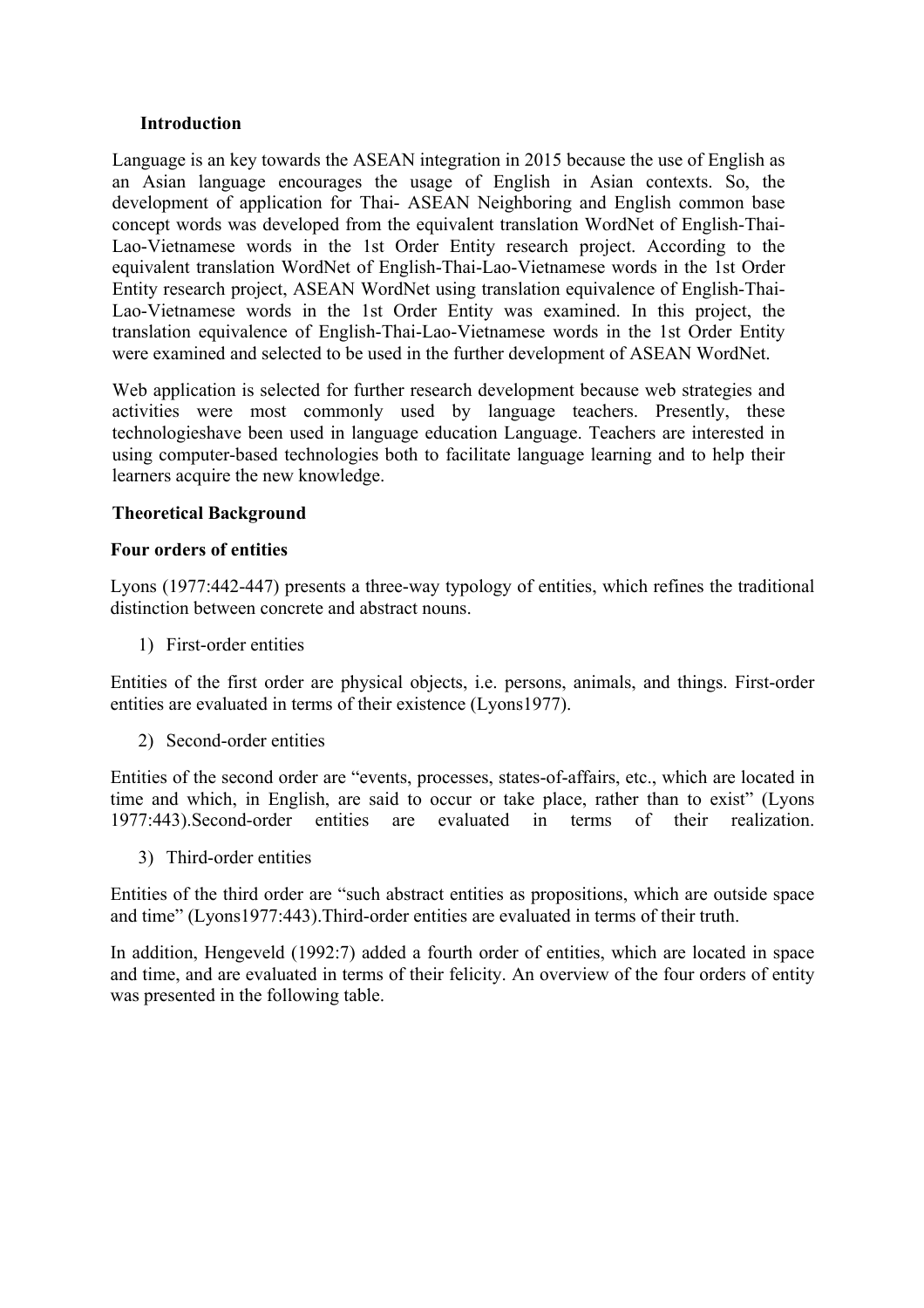| Order  | <b>Evaluation</b> | <b>Examples</b> |
|--------|-------------------|-----------------|
| first  | existence         | woman           |
| second | Reality           | arrival         |
| third  | Truth             | belief          |
| fourth | Felicity          | question        |

Table 1: Orders of entities

According to Lyons (1977), first-order nouns are universally regarded as the prototypical examples of the category of nouns. Whereas, first-order entities are in general identified exclusively by nouns, second- and third-order entities are also referred to by embedded clauses, and fourth-order entities by quoting direct speech.

#### **Translation equivalence**

Translation equivalence is a principal concept in Western translation theory. As Catford mentioned , "the central problem of translation-practice is that of finding target language (TL) equivalents. A central task of translation theory is that of defining the nature and conditions of translation equivalence." (Catford 21: 1965). The concept of equivalence in translation becomes an essential feature of translation theories in the 1960s and 1970s, equivalence was meant to indicate that source text (henceforth ST) and target text (henceforth TT) share some kind of sameness. The different kinds of equivalence was described by many scholars as Vinay and Darbelnet (1958), Jakobson (1959), Nida and Taber (1969), Catford (1965), House (1997), Koller (1979), Newmark (1981), Baker (1992), and finally, Pym (2010).

As Jean-Paul Vinay and Jean Darbelnet mentioned in their Stylistique Comparée du Françaiset de l' Anglais (1958) and also, in its English version, first published in 1995, they distinguish between direct and oblique translation, the former referring to literal translation and the latter to free translation. Moreover, they propose seven procedures, the first three covered by direct translation and remaining four by oblique translation. These procedures are: borrowing, calque, literal translation, transposition, modulation, equivalence, and adaptation. Through this procedure, it is claimed that the stylistic impact of the source-language (henceforth SL) text can be maintained in the target-language (henceforth TL) text. Furthermore, Vinay and Darbelnet (1995) considered as a necessary and sufficient condition for equivalent expressions between language pairs to be acceptable to be listed in a bilingual dictionary "as full equivalents."

According to the structuralist Roman Jakobson (1959), there are three kinds of translation, that is, intralingual (rewording or paraphrasing within one language), interlingual (rewording or paraphrasing between two languages), and intersemiotic (rewording or paraphrasing between sign systems). It is interlingual translation that has been the focus of translation studies. He addressed the problem of equivalence in meaning between words in different languages because there can be no full equivalence between two words (Jakobson, 1959/2000).

With Eugene Nida's two famous books in (1964) and the co-authored The Theory and Practice of Translation (Nida and Taber, 1969), Nida maintained that there are two basic types of equivalence: (1) formal equivalence and (2) dynamic equivalence. In particular, Nida argued that in formal equivalence the TT resembles very much the ST in both form and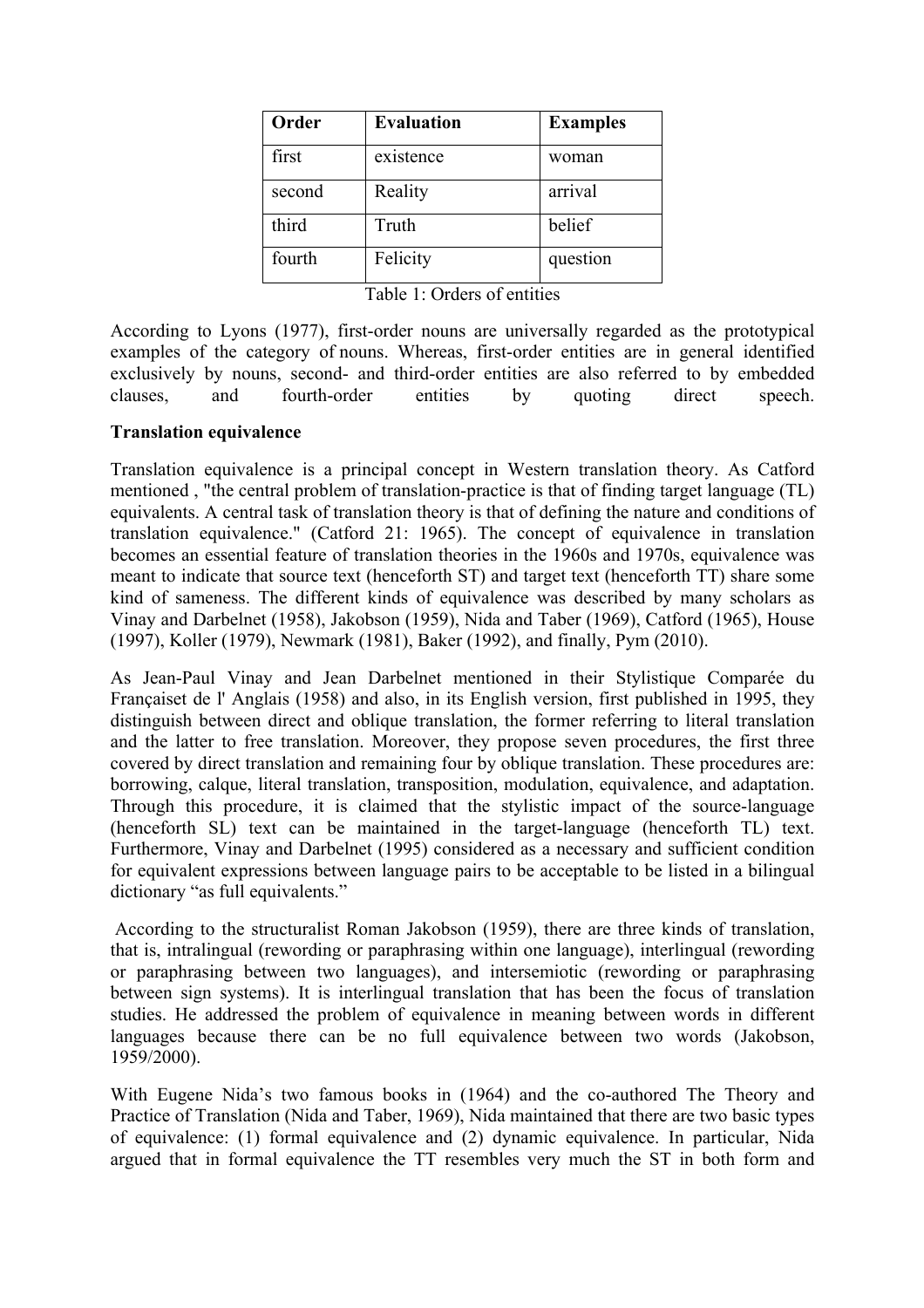content whereas in dynamic equivalence an effort is made to convey the ST message in the TT as naturally as possible.

Another important view is Catford's main contribution in the field of translation studies lies in the introduction of his idea of types and shifts of translation (1965). Catford described very broad types of translation according to three criteria. Firstly, full translation is contrasted with partial translation which differs according to the extent of translation. Secondly, total translation differs from restricted translation according to the levels of language involved in translation, and, thirdly, Catford distinguished between rank-bound translation and unbounded translation, depending on the grammatical or phonological rank at which equivalence is established.

Regarding to House (1997), House has distinguished between two basic types of translation, namely, overt translation and covert translation. As the term itself denotes, an overt translation points to a TT that consists of elements that it is a translation. On the other hand, a covert translation is a TT that has the same function with the ST since the translator has made every possible effort to alleviate cultural differences.

Werner Koller, the most prominent German scholars (1979), distinguished five different types of equivalence: (a) denotative equivalence involving the extralinguistic content of a text, (b) connotative equivalence relating to lexical choices, (c) text-normative equivalence relating to text-types, (d) pragmatic equivalence involving the receiver of the text or message, and, finally, (e) formal equivalence relating to the form and aesthetics of the text (p. 186-191).

The major difference between the two types of translation proposed by Newmark (1981) is that semantic translation must focus on meaning whereas communicative translation concentrates on effect. Semantic translation focused on the author of the original text whereas communicative translation is meant to serve a larger readership. Hence, the two methods of translation may be used in parallel, with varying focuses where each is employed. Moreover, Newmark (1981) strongly believes that literal translation is the best approach in both semantic and communicative translation.

Baker (1992) addressed the issue of equivalence by adopting a more neutral approach. According to Baker, a distinction of equivalence is made between word-level and aboveworld-level equivalence. Adopting a bottom-up approach, Baker acknowledges the importance of individual words during the translation process, since the translator looks firstly at the words as single units in order to find their equivalent in the TL. Grammatical equivalence refers to the diversity of grammatical categories across languages and the difficulty of finding an equivalent term in the TT due to the variety of grammatical rules across languages. On the other hand, textual equivalence refers to equivalence that may be achieved between a ST and TT in terms of cohesion and information. Baker argued that the feature of texture is of immense importance for the translators since it facilitates their comprehension and analysis of the ST and helps them to produce a cohesive and coherent text in the TL. Lastly, pragmatic equivalence deals mainly with implicature.

According to Pym (2010), he distinguished between natural and directional equivalence. Natural equivalence exists between languages prior to the act of translating, and, secondly, it is not affected by directionality. On the other hand, theories of directional equivalence give the translator the freedom to choose between several translation strategies which are not dictated by the ST. The most important assumption of directional equivalence is that it involves some kind of assymetry since when translating one way and creating an equivalent does not imply the creation of the same equivalent when translating another way.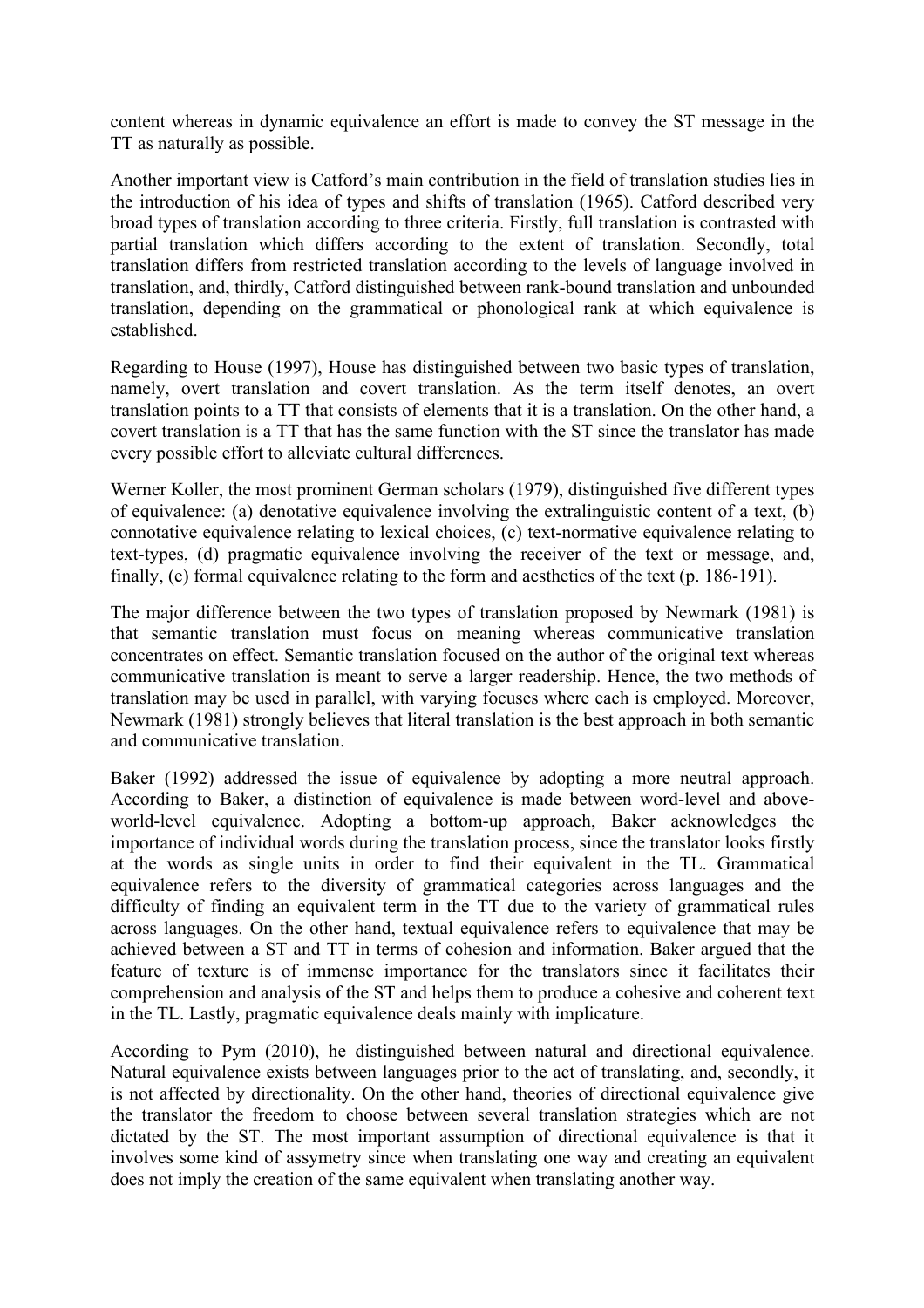# **The web application and language learning**

Presently, the web application is one of the best ways to learn language other than the other ways. This is because of the advantages of online learning; for example,

1) The web application offers the accessible possibility to experience English anytime and anywhere.

2) The web application allows for users to learn language when they want, where they want.

3) The web application can provide the repetition usage to the user.

4) The web application is a multi modal learning tool. It stimulates in a rich sensory and cognitive and thus fertilizes language acquisition successfully.

5) The web application allows the language learner choice and variety in both what and with who will be learned.

6) The web application is a safe way to learn English language.

# **Research Objective**

To develop the application of Thai, ASEAN neighboring languages, and English common base concept words from the equivalent translation WordNet of English-Thai-Lao-Vietnamese words in the 1st Order Entity.

## **Research Methodology**

The present section, we will present 2 parts of research methodology. The first part concerning how we get the equivalent translation WordNet of English-Thai-Lao-Vietnamese words in the 1st Order Entity and the second part concerning how we develop the application to present the selected information from the first stage.

## **The methodology of examining and selecting the equivalent translation of English-Thai-Lao-Vietnamese words in the 1st Order Entity**

The methodology of examining and selecting the equivalent translation of English-Thai-Lao-Vietnamese words in the 1st Order Entity using the bi-directional translation method will be presented.

1) The 1st Order Entity words were selected from Brown Corpus (Word frequency corpus)

2) The equivalent translation of English-Thai-Lao-Vietnamese words in the 1st Order Entity was developed by following translating procedure:

2.1) The two English (Native language, NL, henceforth) -Thai (Foreign language, FL, henceforth) henceforth), two Thai (NL) -Engllish (FL), two English (NL) –Lao (FL), two Lao  $(NL)$  – English (FL), two English  $(NL)$  – Vietnamese (FL), and two Vietnamese  $(NL)$  – English (FL) bilinguals were assigned as the translators.

2.2) The translators will independently translate the items bi-directionally and then compare the results to obtain the most equivalent item. The procedure of bi-directional translation includes the procedure of the native speakers of each language were asked to translate from source language to target languages and then from target to source language. The translators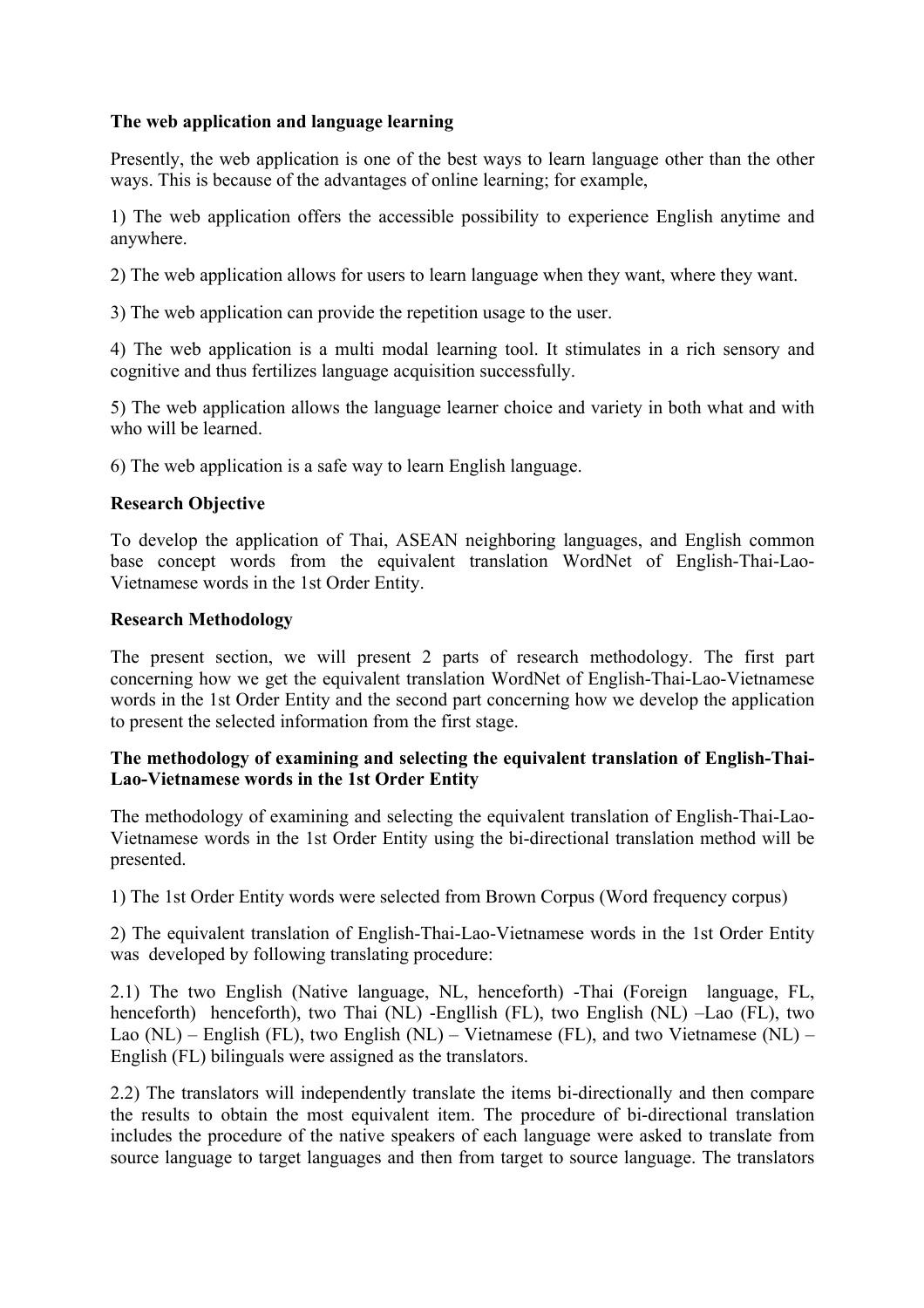will independently translate the items and then compare the results to obtain the most equivalent item.

2.3) The translated items should then be back-translated into English by the translators to determine whether they are equivalent in meaning to the English original. For example, the native speakers of Thai who knows English language were asked to translate from English to Thai and from Thai to English and also the native speakers of Lao who knows English language were asked to translate from English to Lao and from Lao to English.

3) The translation results were tested using F-Measure ( $\geq 70\%$ )

## **The methodology of the present development**

The research methodology consisted of 3 phrases.

1) The focus group study of specialists.The focus group was conducted for 5 specialists of related fields as linguistics, EST, IT, visual design, and art. The focus group was conducted by the interview concerning the appropriated characteristics of word application.

2) The application was developed based on the results of focused group.

3) The application was developed based on the following process.

4) The focus group consisting of 5 specialists in related fields: linguistics, EST, IT, visual design, and art. The focus group was conducted by the interview concerning the appropriated characteristics of word application.

5) The application was developed based on the results of focused group.

6) The developed application was evaluated by 5 specialists in related fields.

7) The developed application was improved based on the evaluation of 5 specialists.

8) The developed application will be operated off-line in 100 Bachelor's degree students in order to examine users' satisfaction.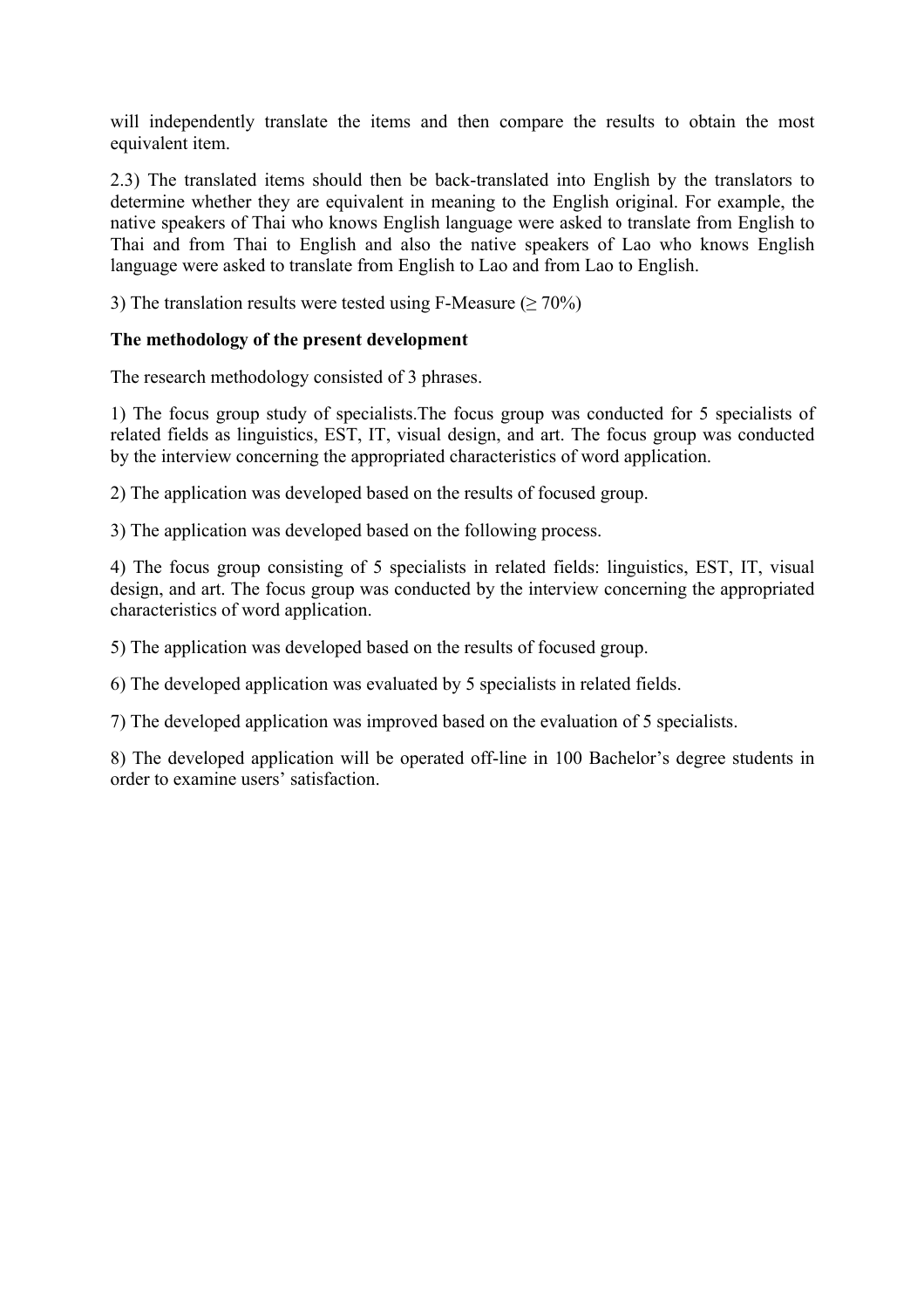# **Results**

290 equivalent translation of English-Thai-Lao-Vietnamese words in the 1st Order Entity have been selected and the accuracy of selected synsets has been evaluated manually. The examples of equivalent translation of English-Thai-Lao-Vietnamese words in the 1st Order Entity were as.

| adult                                           | bed                                                     |  |
|-------------------------------------------------|---------------------------------------------------------|--|
| $1 \mid$ any mature animal                      | a piece of furniture that provides a<br>place to sleep; |  |
| $2  $ a fully developed person from             |                                                         |  |
| maturity onward                                 | "he sat on the edge of the bed";                        |  |
| ผ้ใหญ่                                          | "the room had only a bed and chair"                     |  |
| Viet: người lớn                                 | เดียง 0 เดียงนอน 0 ที่นอน                               |  |
| $\text{Laos: } \mathfrak{S}$ ູ້ໃຫຍ່ $0$ ຄົນໃຫຍ່ | Viet: giuòng                                            |  |
|                                                 | $L$ aos: ຕຽງ $0$ ຕຽງນອນ $0$ ທ່<br>ນອນ                   |  |

These selected translation equivalent words were developed as the application as presented in the following figure.



Figure 1: Example of Interface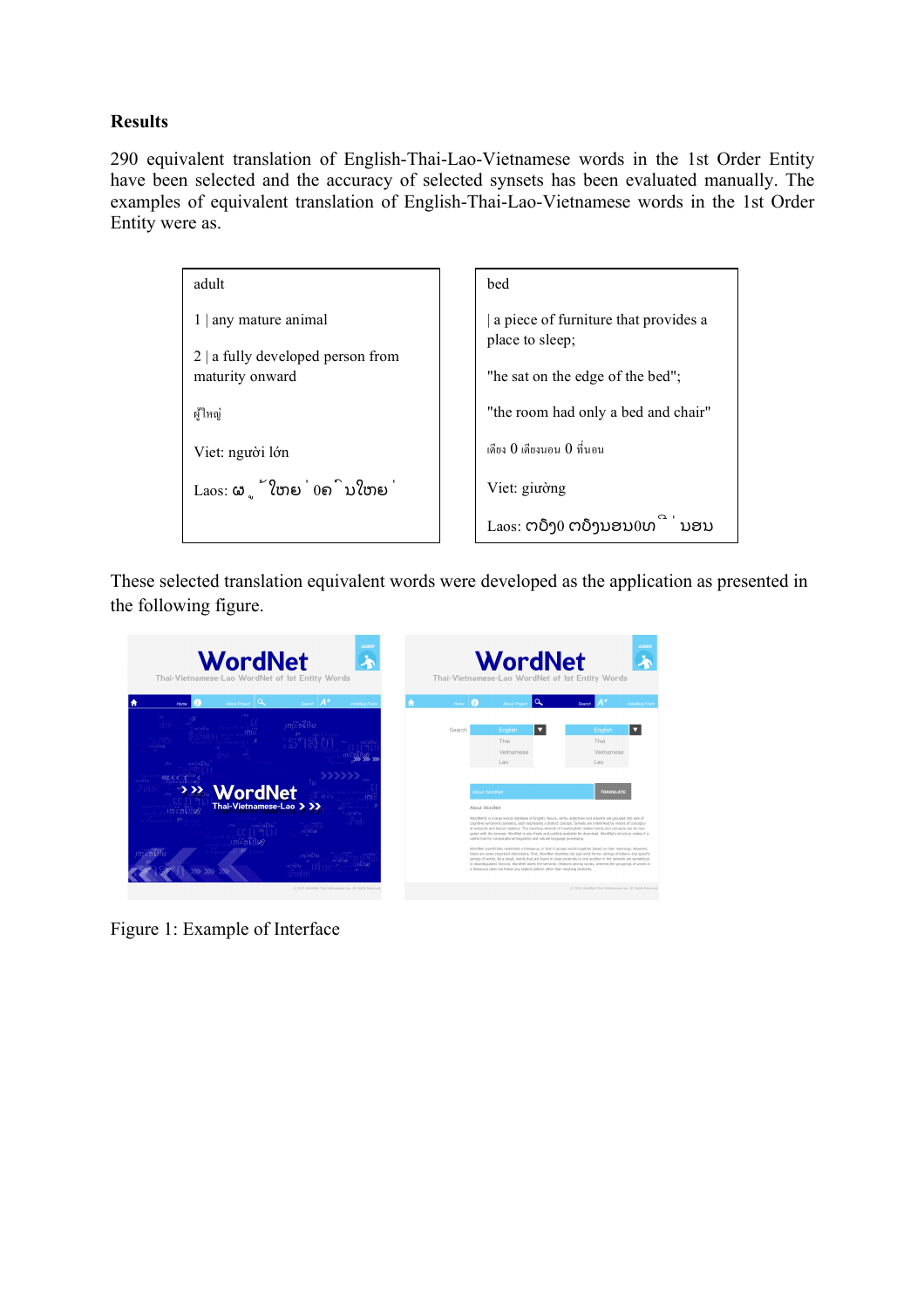#### **Conclusions and Discussions**

The next ongoing process is that the developed application will be operated off-line in 100 Bachelor's degree students in order to examine users' satisfaction.

In addition, a few numbers of equivalent translation of English-Thai-Lao-Vietnamese words in the  $1<sup>st</sup>$  Order Entity obtained from the previous study can be implied that it is difficult to get the equivalent translation between words in any two languages or more than two languages which are absolutely identical in meaning. Hence, for the study of equivalent translation of many languages, it is difficult to get the cross-language equivalent translation. This proposed that equivalence between the source language and the target language should be investigated in different aspects based on the purposes of the study.

## **Acknowledgement**

This research was supported by National Research Council of Thailand, Budget Year 2015. We also thank to all of native speakers of Lao and Vietnamese who were Master Degree students at Bansomdejchaopraya Rajabhat University.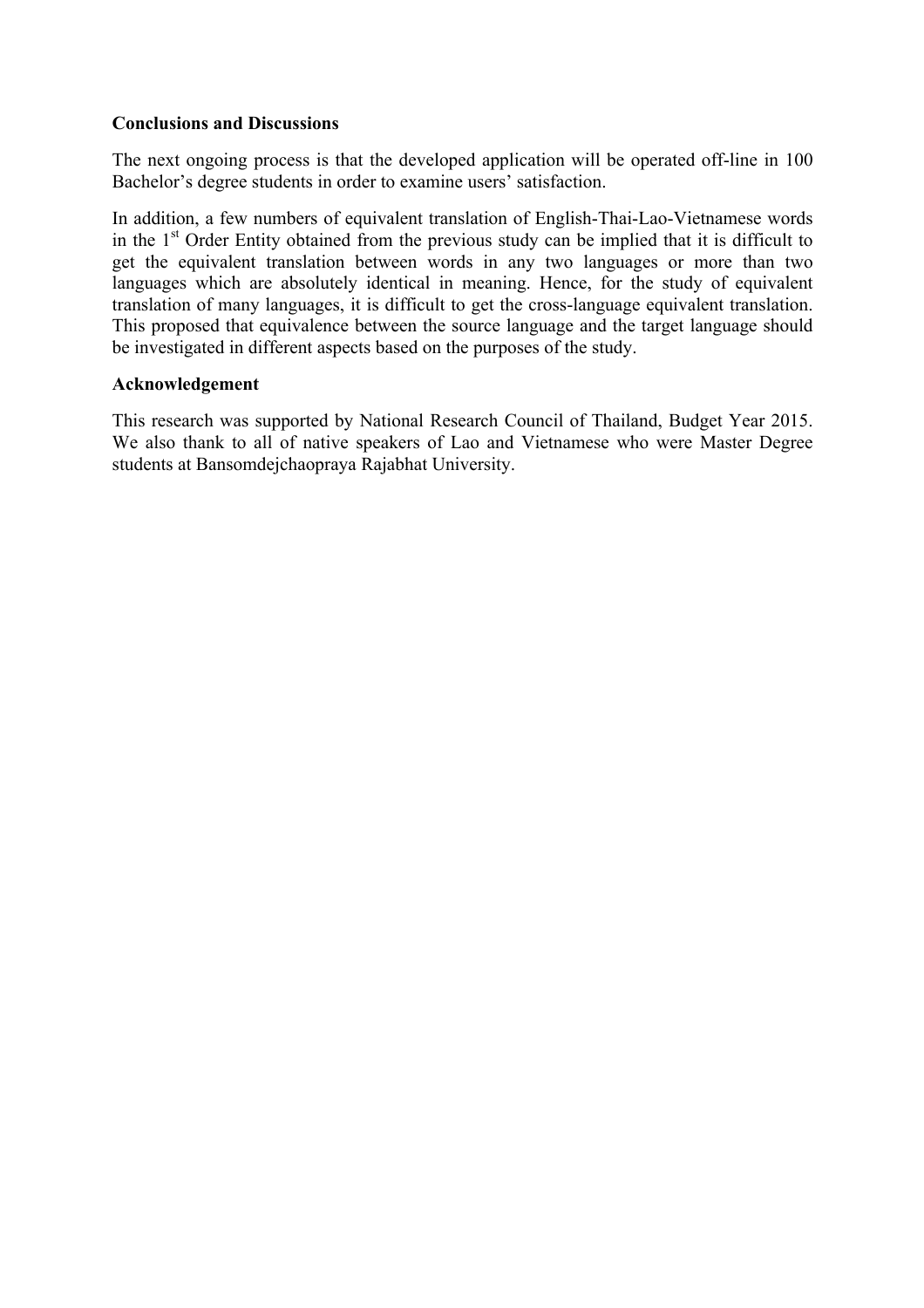# **References**

Baker, M. (1992). *In other words. A coursebook on translation***.** London: Routledge.

Broeck, R. van den. (1978)*. The concept of equivalence in translation theory.* Some critical reflections. In Holmes, J.S., Lambert, J. and Broeck, R. van den (eds.) *Literature and Translation*. Leuven: Academic, 29-47.

Catford, J.C. (1965). *A linguistic theory of translation.* London: Oxford University Press.

Chomsky, N. (1965). *Aspects of the theory of syntax.* Cambridge, MA: MIT Press. www.iafor.org

Davis, R. (2006). "Utopia or Chaos? The Impact of Technology on Language Teaching". *The Internet TESL Journal*. Retrieved August 10, 2012 from http://iteslj.org/Articles/Davis-Impact

Gentzler, E. (2001). *Contemporary translation theories.* Clevedon: Multilingual Matters.

Holmes, J.S. (1972). *The name and nature of translation studies.* Unpublished manuscript. Amsterdam: Translation Studies Section, Department of General Studies.

Holmes, J.S. (1988/2000). *The name and nature of translation studies.* In Venuti, L. (ed) (2000), *The translation studies reader*. London and New York: Routledge, 172-185.

House, J. **(**1997). *Translation quality assessment: A model revisited.* Tübingen: Narr.

Jakobson, R. **(**1959/2000). *On linguistics aspects of translation.* In Venuti, L. (ed.) (2000), *The Translation Studies Reader*. London and New York: Routledge, 113-118.

Grice, H.P. (1975). *Logic and conversation.* In Cole, P. and Morgan, J. (eds.) *Syntax and Semantics 3: Pragmatics*. New York: Academic Press, 41-58.

Gonzalez, D., St. Louis, R. (2008). "The use of Web 2.0 tools to promote learner autonomy". *Independence, 43*, pp. 28 – 32. Retrieved August 30, 2012 from http://peoplelearn.homestead.com/MEdHOME2/Technology/WebToos.2.0.autonomy.pdf.

Hismanoglu, M. (2012). "Prospective EFL Teachers' Perceptions of ICT Integration: A Study of Distance Higher Education in Turkey". *Educational Technology & Society*, 15 (1), 185– 196.

Koller, W. (1979). *Einführung in die Übersetzungswissenschaft.* Heidelberg: Quelle and Meyer.

Lefevere, A. (1993). *Translating literature: Practice and theory in a comparative literature context.* New York: The Modern Language Association of America.

Leonardi, V. (2007). *Gender and ideology in translation. Do women and men translat differently*? Bern and Oxford: Peter Lang.

Lyons, J. (1977). *Semantics.* Cambridge: Cambridge University Press.